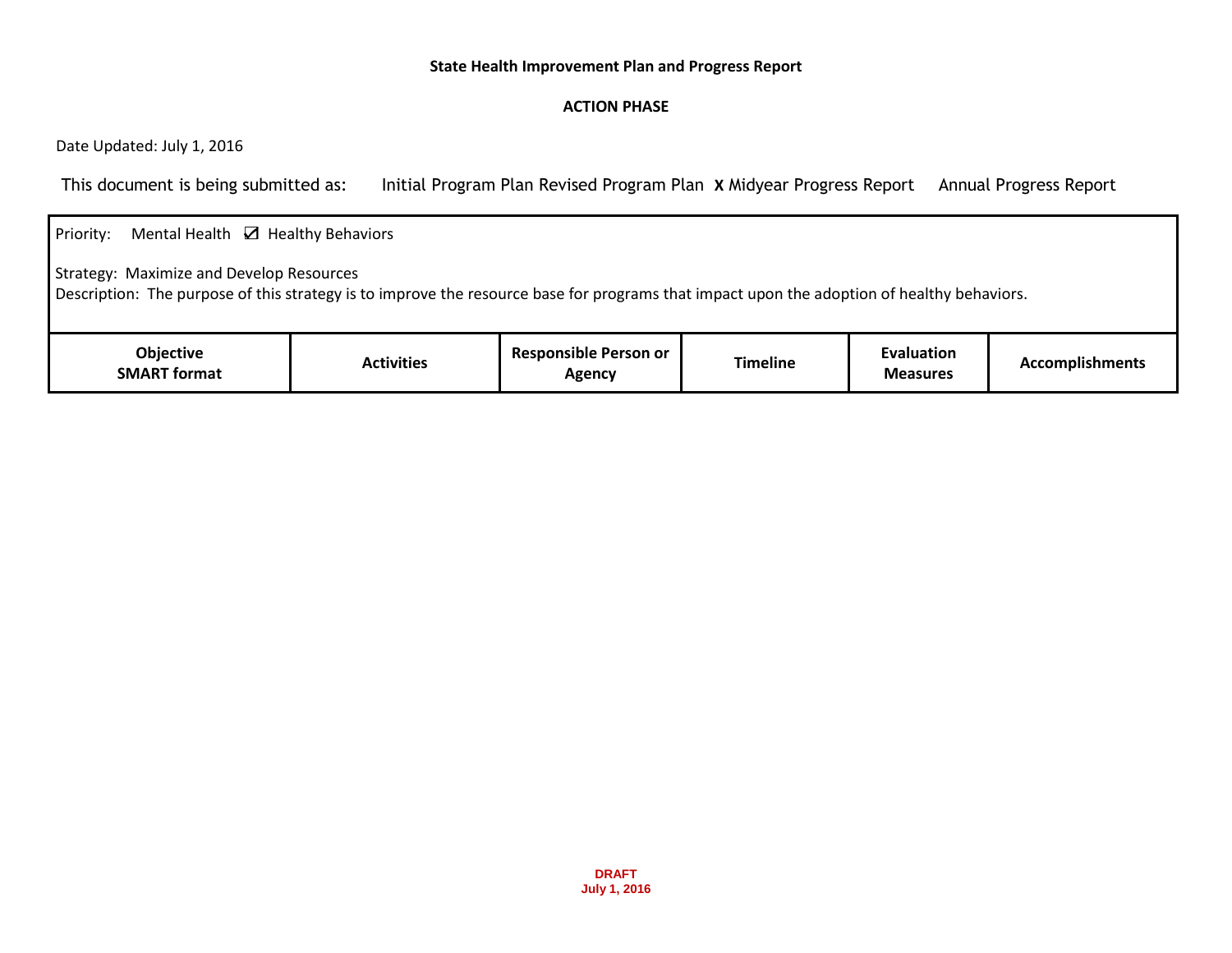| Develop funding plan for Moti-<br>vate the First State pilot physical<br>activity initiative                                                      | 1.<br>2.             | Identify prospective<br>funders.<br>Engage prospects<br>through individual and<br>group meetings.<br>3. Secure funding from at<br>least one foundation.<br>4. Set up fiscal mechanism<br>to receive and disburse<br>funds. | Governor's Council on<br><b>Health Promotion and</b><br><b>Disease Prevention:</b><br><b>Sustainability Commit-</b><br>tee<br><b>DPH through Adminis-</b><br>trative contract for fa-<br>cilitator                     | April 15 - plan adopt-<br>ed<br>May 30 - engage<br>primary prospects for<br>support - outreach<br>materials<br>Sep 30 - Setup fiscal<br>mechanism<br>Oct 15 - Convene<br>meetings for prospec-<br>tive donors - actual<br>recruitment for fund-<br>ing | Number of enti-<br>ties providing<br>funding.<br>Amount of finan-<br>cial contribution.                                                                                                                                                                                       | 5,000 participants<br>enrolled<br>Completed (\$25,000<br>grant from Long-<br>wood)<br>Application submit-<br>ted to Highmark<br>\$80K additional<br>funding has been se-<br>cured partners<br>\$20K has been<br>moved to charity.<br>\$25K secured from<br><b>Christiana Care</b>                                                                                                                                                            |
|---------------------------------------------------------------------------------------------------------------------------------------------------|----------------------|----------------------------------------------------------------------------------------------------------------------------------------------------------------------------------------------------------------------------|------------------------------------------------------------------------------------------------------------------------------------------------------------------------------------------------------------------------|--------------------------------------------------------------------------------------------------------------------------------------------------------------------------------------------------------------------------------------------------------|-------------------------------------------------------------------------------------------------------------------------------------------------------------------------------------------------------------------------------------------------------------------------------|----------------------------------------------------------------------------------------------------------------------------------------------------------------------------------------------------------------------------------------------------------------------------------------------------------------------------------------------------------------------------------------------------------------------------------------------|
| Identify and implement an in-<br>centive based fund raising tool (<br>e.g. Plus3Network) to track par-<br>ticipation and move contribu-<br>tions. | 1.<br>2.<br>3.<br>4. | Secure initial funding<br>Enroll on website<br>Enroll participants<br>Leverage additional<br>funding using initial<br>success                                                                                              | Governor's Council on<br><b>Health Promotion and</b><br><b>Disease Prevention:</b><br>Walkable/Bikeable<br>$\bullet$<br>Committee<br>Delaware Chamber<br>$\bullet$<br>of Commerce<br><b>Bike Delaware</b><br>$\bullet$ | May 7 - Launch Plus3-<br>Network web-based<br>system<br>June 1 - begin enrol-<br>ling Plus3 participants<br>Sep 30 - pilot study<br>ends                                                                                                               | Website launch<br>Funding obtained<br>for charitable<br>contribution<br>Participant en-<br>rollment<br>Participant fre-<br>quency in logging<br>into the system<br>Participant activi-<br>ty<br>Amount of con-<br>tributions partici-<br>pants are able to<br>move to charity | <b>Health Systems</b><br>Through contract with<br>State Chamber of Con-<br>tract, Plus3 engaged and<br>mockup of website de-<br>veloped<br><b>Additional fund-</b><br>ing for engaging<br>partners and<br>participants se-<br>cured through<br><b>DPH-PHHSBG</b><br>Quarterly re-<br>ports submitted<br>by Plus3 Net-<br>work indicate<br>annual increase<br>in participation is<br>10% per quarter<br>Participation in<br>activities logged |